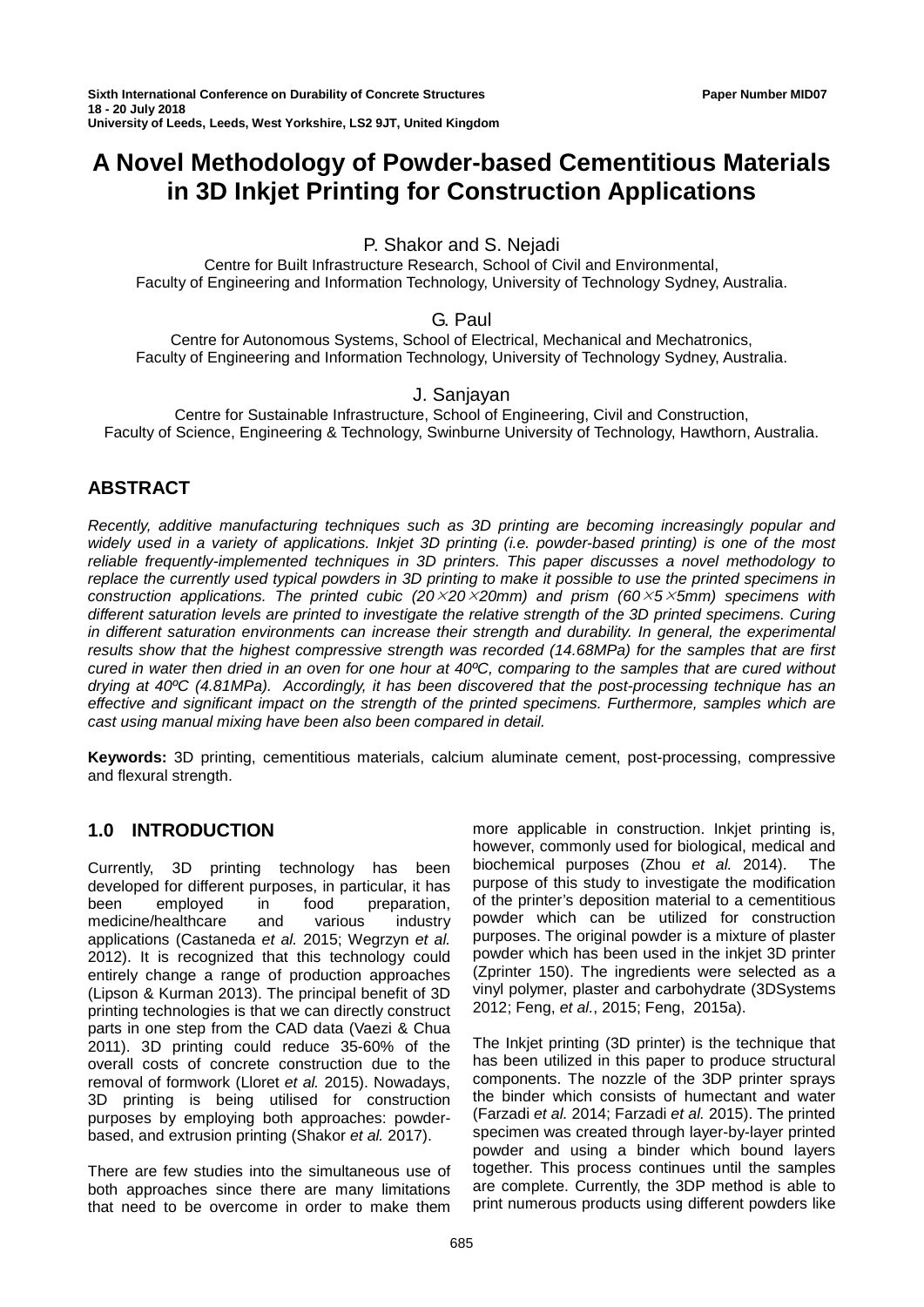#### ICDCS2018: MID07

sand, plaster, cement, metal, and ceramic (Buswell *et al.* 2007; Michele & Emanuel 2003). Recently, the most appropriate materials for printed structural elements is a mortar mixed cementitious material (e.g. cementitious concrete composed of cement and sand) to produce civil engineering components. This paper focuses on the inkjet printing use in construction applications and the approaches to modifying the powder in the printer. Further, it has been discussed how to increase the strength of the specimen using different curing conditions.

# **2.0 MATERIALS AND METHODS**

### **2.1 Material composition**

The Z-printer powder consists of plaster, vinyl polymer and carbohydrate. D10, D50, and D90 values, which are representative of the mean particle size for 10%, 50%, and 90% of the materials, respectively, were obtained using a laser to measure which is equal to 1.48, 23.07 and 70.12 µm, respectively. The particle size distribution of powder in the 3D printer (Z-printer150, Z-Corporation, USA) employs a method such as particle size analyser (Cilas 1190). The specific surface area of Z-powder has been found to be  $0.999 \text{ m}^2 \text{.} \text{g}^{-1}$  when tested by (BELSORP-max).

The three basic materials used in this study are ordinary Portland cement (OPC) (Geelong cement), calcium aluminate cement (CAC) (CIMENT FONDU, Kerneos) and fine sand (TGS Industrial Sands Pty. Ltd., Australia - maximum size of approximately 300 µm). Portland cement is a conventional cement type that is widely used, and it consists of calcium, silica, alumina and iron. CAC is another type of cement comprising hydraulic calcium aluminates. It is also known as "aluminous cement" and "high-alumina cement". This type of cement is utilised in specialised applications (e.g. emergency repairs and foundation construction).

Particle size distributions for 10%, 50% and 90% of CAC (passed through 150 μm sieves) which are 3.38, 79.93 and 127.11 µm, for OPC are 0.19, 8.93 and 38.46 µm, respectively. The sieve is performed for CAC between 75 and 150 μm. The bulk particle densities for CAC and OPC are 1.23 and 0.92 g.cm-3 respectively while the specific surface area for the mixture of both types of cement is  $1.021 \text{ m}^2 \text{.} \text{g}^{-1}$ , which is conducted by (BELSORP-max) as shown in Table 1. The mixed ratio contains 67.8% CAC and 32.2% OPC. Note that the proportion of CAC is higher due to the similarity of their particle size being closer to Z-powder. For comparison purposes, 4.5% of the total mix from lithium carbonate (lithium carbonate, reagent grade, ACS) is poured into the mix, which is used as an agent to accelerate the setting time of the cement (Lin *et al.* 2015). It can

produce rapid setting, high early strength, excellent adhesion and stability.

**Table 1.** Powder properties for starting Z-powder and CAC & OPC materials

| Powder<br>properties                          | Z-powder | <b>CAC &amp; OPC</b><br>powder<br>67.8:32.2 |  |
|-----------------------------------------------|----------|---------------------------------------------|--|
| D <sub>10</sub> ( $\mu$ m)                    | 1.480    | 1.010                                       |  |
| $D50$ ( $\mu$ m)                              | 32.07    | 14.46                                       |  |
| D90 $(\mu m)$                                 | 70.12    | 56.92                                       |  |
| <b>Bulk particle</b><br>density $(g.cm^{-3})$ | 0.912    | 1.023                                       |  |
| Specific surface<br>area $(m^2.g^{-1})$       | 0.999    | 1.021                                       |  |

The CAC was sieved by 150 to 75 µm mesh sieves and shaken for about 5 minutes. Then it was blended with OPC using a Hobart mixer; lithium carbonate was added and in some mixes, a further 5% of fine sand was also added. Then, the mixer was operated at the rotation speed of 1450 rpm for 10 minutes. Since the CAC and OPC powders have different particle size distributions (i.e. OPC is finer than CAC), these two types of cement powders were mixed to obtain one powder with a similar allocation as the target powder, which is used in the Z-printer. A fluid solution (Zb® 63, Z-Corp, USA) was used as an adhesive during the 3DP process. This fluid is known as a binder. It has a commercial clear liquid solution with a viscosity close to pure water. The formation of the binder was mostly water with 2- Pyrrolidone (Farzadi *et al.* 2014).

In this study, a mixture of CAC and OPC was utilized as the powder and Zb63 (containing humectant and water) was used as a binder to build 3D objects.

## **2.2 Fabrication of Specimens**

The specimens were made using a 3D printer Z150 (ZCorporation Inc., USA; now possessed by 3D Systems Inc., USA) onto which is mounted an HP11 (C4810A) printhead exertion as a nozzle head. The 3D printer consisted of a build chamber and a feed chamber. As shown in Fig. 1, the build bin produces the 3D samples and a roller mounted with the print head on the gantry spreads the powder to create the 3D sample's layer by layer. The feed bin is filled entirely with powder. Then, the printer nozzle moves and drops the binder (liquid) onto the powder at certain locations to make the samples layer by layer and this ultimately creates the sample. The container of a 3D printer is filled with the mixture powder of CAC and OPC. In order to allow powders derived from the feed bin, the roller spreads a new layer on the bedded layers in the build bin. The build bin will move downward by the thickness of one layer (0.1)mm so that the new layer can be constructed, Fig. 1. When the layer spreads out fully, the nozzle will release the liquid to form an object on the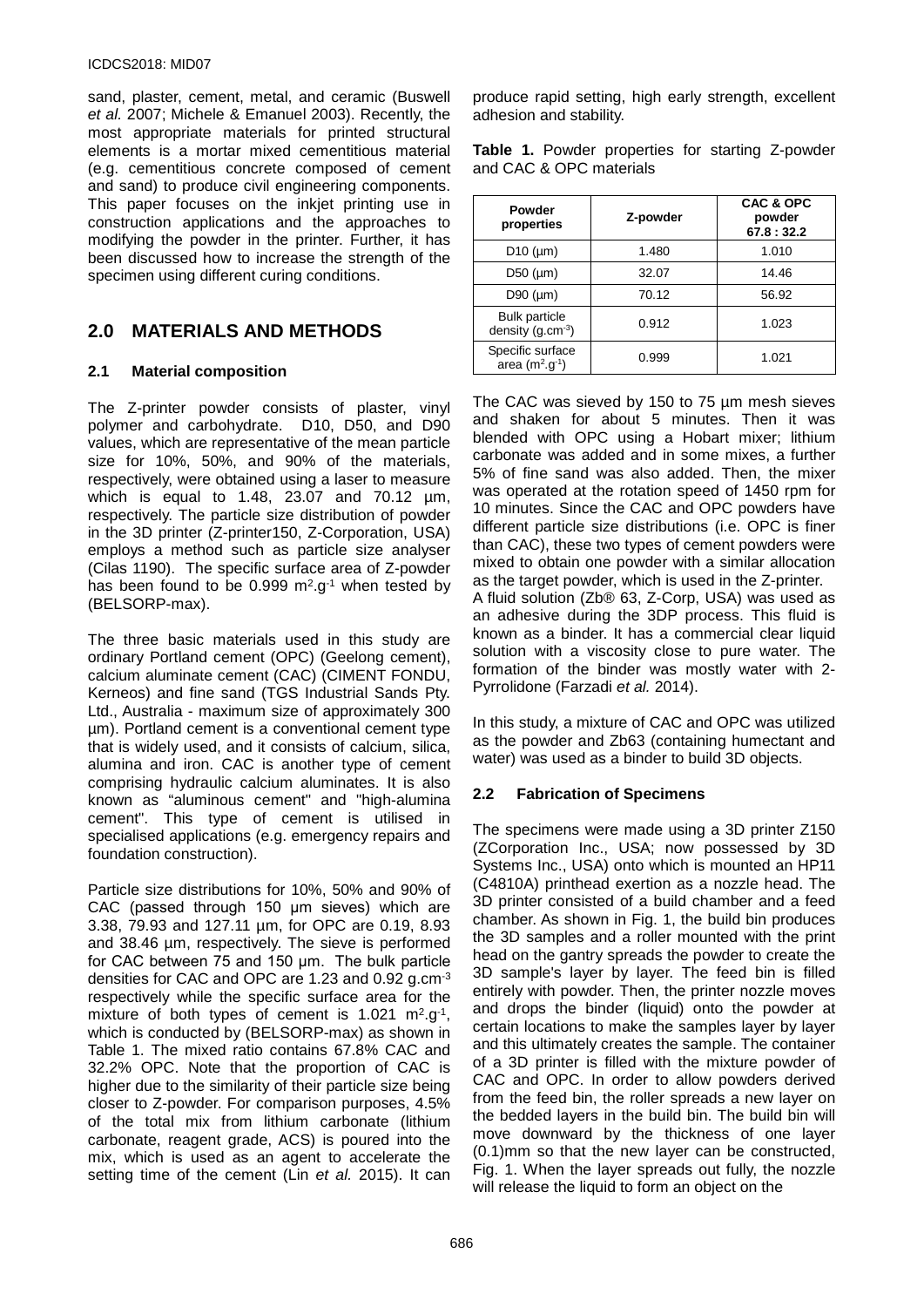

**Fig. 1.** Layer explanation and powder/binder interaction between layers

bedded powder. These actions will be repeated until the sample is completely constructed.

The 3D inkjet printer could be adjusted for different saturation levels (binder/volume ratio) or the water/cement ratio. The saturation level is defined as the ratio of liquid binder amount to the powder printed bed which is dropped out from the printhead (Miyanaji *et al.* 2016). It is expressed by the following equation (1);

*Saturation level* = 
$$
\frac{V \text{binder}}{V \text{env. powder}}
$$
 (1)

Where the *Vbinder* is known as the volume of binder and the *Venv.powder* is identified as the volume of the powder after it is being rolled on the build chamber of the printer(enveloped powder).

The existing paper represented the relationship between binder/volume ratio in 3DP to water/cement in manual mixing. Currently, new Z-Corps products are used that made it possible to regulate the layers of sample thickness too. The thickness and saturation levels of the specimens had a substantial effect on the porosity and stability of the green parts (referring to a sample that has been removed immediately after it has been printed without postprocessing (none cured)) of the specimens. The proper time to remove the specimens from unbounded powder depends on the drying duration times in the printed machine and hydration of cementitious materials. Moreover, the evaporation of the printing liquid plays a key role in the duration of drying samples, as well as porosity which has a major impact on the drying time. Saturation regulation levels in the 3DP can be customised according to the outer and inner scaffold, which are known as the shell and core, respectively.

#### **2.3 Preparation of the specimens**

In Fig. 2, cubic specimens  $(20 \times 20 \times 20)$ mm and prism specimens (60 $\times$ 5 $\times$ 5)mm were fabricated to measure the compressive strength, flexural strength determine the pore size distribution of the 3D printed powders. Samples were prepared in three primary batches: 1) CAC and OPC with lithium carbonate produced by the 3D printer; 2) CAC, OPC and fine sand produced by the 3D printer and; 3) CAC and OPC with lithium carbonate through hand mixing



**Fig. 2.** (a) cubic specimens (20×20×20mm), (b) prism specimens (60×5×5mm).

process (i.e. manual mixing) of mortar mixtures which are detailed in Table 2.

3DP (Z-printer) has the maximum saturation level for the shell and core at 170% and 340%, respectively. The shell saturation level could be inserted between 75%-170% and for the core were between 150% - 340%.

Different ages and different curing conditions were performed for the cubic samples, which were perpendicular to the X-axis and parallel to the Z-

**Table 2.** Numbers of 3DP cubic specimens at different saturation levels with/without lithium carbonate  $(Li<sub>2</sub>CO<sub>3</sub>)$ 

| <b>Sample</b><br>designation | <b>Cementitious</b><br>mixture           | Cured<br><b>Condition</b> |  |
|------------------------------|------------------------------------------|---------------------------|--|
| S75-C75-OW                   | CAC, OPC                                 | Water                     |  |
| S100-C100-ZN                 | Zpowder                                  | Non-cure                  |  |
| S100-C100-OW                 | CAC, OPC                                 | Water                     |  |
| S125-C125-LW                 | CAC,OPC, Li <sub>2</sub> CO <sub>3</sub> | Water                     |  |
| S125-C125-OW                 | CAC, OPC                                 | Water                     |  |
| S150-C150-LW                 | CAC,OPC, Li <sub>2</sub> CO <sub>3</sub> | Water                     |  |
| S150-C150-OW                 | CAC, OPC                                 | Water                     |  |
| S170-C170-OW                 | CAC, OPC                                 | Water                     |  |
| S75-C150-LW                  | CAC,OPC, Li <sub>2</sub> CO <sub>3</sub> | Water                     |  |
| S75-C150-OW                  | CAC, OPC                                 | Water                     |  |
| S100-C200-LW                 | CAC,OPC, Li <sub>2</sub> CO <sub>3</sub> | Water                     |  |
| S100-C200-OW                 | CAC, OPC                                 | Water                     |  |
| S125-C250-OW                 | CAC, OPC                                 | Water                     |  |
| S150-C300-LW                 | CAC,OPC, Li <sub>2</sub> CO <sub>3</sub> | Water                     |  |
| S150-C300-OW                 | CAC, OPC                                 | Water                     |  |
| S170-C340-LW                 | CAC,OPC, Li <sub>2</sub> CO <sub>3</sub> | Water                     |  |
| S170-C340-OW                 | CAC, OPC                                 | Water                     |  |
| S170C340-SH                  | CAC,OPC, Li <sub>2</sub> CO <sub>3</sub> | Water&Ca(OH) <sub>2</sub> |  |

W: water cured, N: not cured, L: lithium contain, O: CAC&OPC, Z: Z-powder, S: fine sand, H: cure in  $Ca(OH)_{2}$ .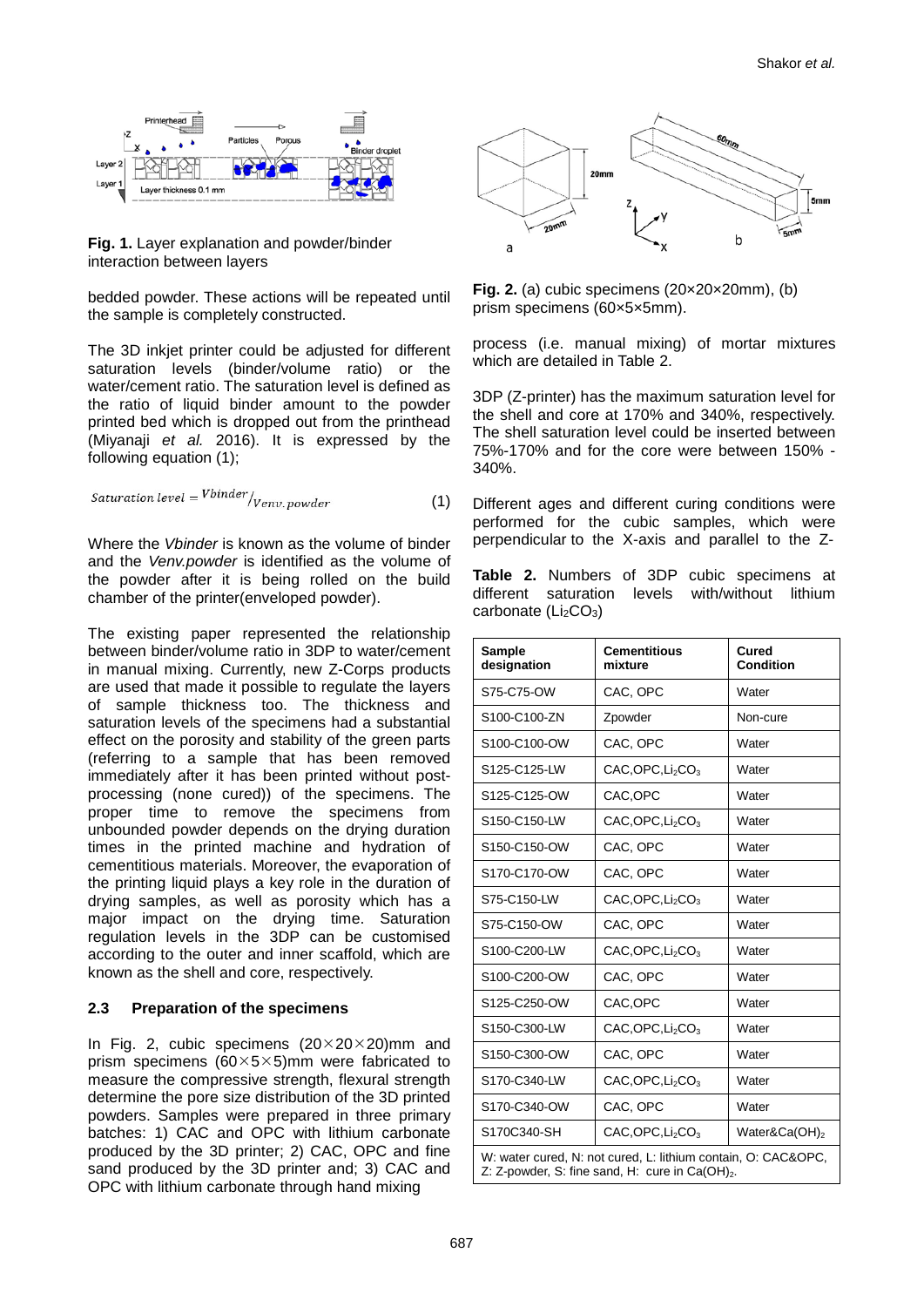axis, see Fig. 3. Some of these samples were tested as a green part (none curing). Following this, some of the specimens were cured in water at room temperature for 1, 7 and 28 days.



**Fig. 3.** Directional depiction of the 3D printing process.

According to the AS 1774.5:2014, the porosity tests were conducted for the samples shown in Table 3 and Fig. 4. The experimental tests were prepared in vitro for cubic samples. Consequently, the specimens were dried in an oven (Vtech, XU 225) at 105°C for about 2 hours and then left to cool down to room temperature. The weight of the sample at this stage is designated as dry weight  $(m_1)$ . Then, samples were put in a bulk density tester (XQK-03), and the air was sucked inside the tester for about 10 min. Next, water was poured into the bucket till it covered the samples completely (about 5 cm in depth), for a period of 10 minutes to ensure that the samples were entirely saturated by water. Then, the weight of the samples in soaking water was measured on the scale  $(m<sub>2</sub>)$ , followed by rolling the four side samples on the damp cloth measured as a (m3). From this the apparent porosity of cubic samples was calculated using equation (2):

$$
Pa = \frac{m3 - m1}{m3 - m2} \times 100
$$
 (2)

## **3.0 RESULTS & DISCUSSION**

#### **3.1 Mechanical properties**

The results are shown in Fig. 5, the distribution of the particle size for the Z-powder and substituted powder in the 3D printer (Z-printer150, Z-Corporation, USA) used particle size laser distributor (Cilas1190). According to Asadi-Eydivand *et al.* (2016), the ZP150 powder has a particle size distribution as D10, D50, and D90 are 0.64, 27.36 and 68.83 µm, respectively which is similar to present study. The D10, D50 and D90 represent the range and midpoint of the particle size that is based on sieve analysis results which calculates the act for 10%, 50% and 90% of the mass.



**Fig. 4.** Porosity at the 3D printed samples



**Fig. 5.** Particle size distributions for the powders

There are (222) samples in this study consisting of three batches; the first two batches are built via 3D printing, the third and last batches are generated by hand or manual mixing. There is a significant difference between hand mixed and 3D printed specimens due to the different method of creation in 3D printing. The compressive strength of 3D printed samples is weaker than the hand-made mixed specimens as well as having a higher porosity between particles in 3DP.

**Table 3.** Porosity with different saturation levels of CAC & OPC without Li<sub>2</sub>CO<sub>3</sub> analysed by ImageJ.

| <b>Sample Name</b>                 | Porosity % |
|------------------------------------|------------|
| S <sub>100</sub> -C <sub>200</sub> | 66.37      |
| S <sub>125</sub> -C <sub>250</sub> | 65.155     |
| S <sub>150</sub> -C <sub>300</sub> | 63.64      |
| S <sub>170</sub> -C <sub>340</sub> | R2 292     |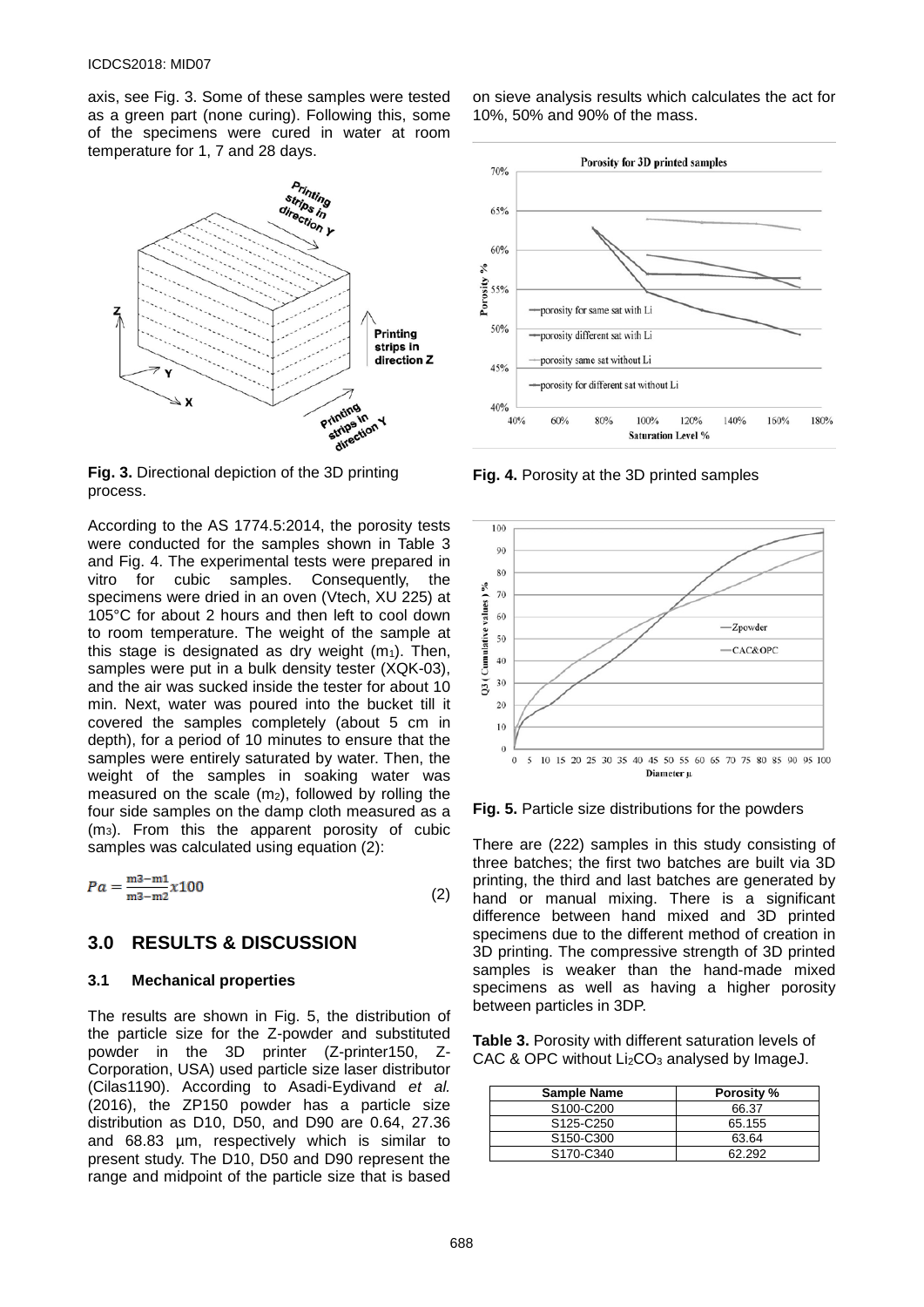The printed specimens are not accurate in dimensions compared with the computer modelled specimens. The standard deviations are between (0.09) to (1.79) mm. These measurements are summarised in Table 4. Results show that most of the samples with greater than 100% saturation levels are oversized. This may be due to unbounded powder that was not completely removed during the de-powdering process, or the samples had swollen due to the higher rate of water permeability penetrating the samples. Samples with 75% saturation levels (S75-C75) and (S75-C150) have a smaller size than the usual design as a consequence of not enough hydration occurring between the particles and less densification.

**Table 4.** Measurement of 3D printed (green part) cubic specimens

| <b>Saturation</b>                  | <b>Cubic dimensions (mm)</b>                |                 |  |
|------------------------------------|---------------------------------------------|-----------------|--|
| levels                             | OPC & CAC & Li <sub>2</sub> CO <sub>3</sub> | OPC & CAC       |  |
| S75-C75                            | (19.77*19.57)                               | $(19.88*19.65)$ |  |
| S100-C100                          | $(19.55*19.81)$                             | $(20.09*20.13)$ |  |
| S125-C125                          | (20.49*20.76)                               | $(21.1*20.52)$  |  |
| S150-C150                          | (21.16*21.41)                               | $(21.01*21.37)$ |  |
| S170-C170                          | (21.48*21.86)                               | $(21.62*21.91)$ |  |
| S75-C150                           | $(19.89*19.51)$                             | $(19.91*20.12)$ |  |
| S <sub>100</sub> -C <sub>200</sub> | (20.71*20.55)                               | $(19.86*19.81)$ |  |
| S <sub>125</sub> -C <sub>250</sub> | $(21.03*21.3)$                              | $(20.3*20.78)$  |  |
| S <sub>150</sub> -C <sub>300</sub> | (21.79*21.42)                               | $(21.45*21.17)$ |  |
| S170-C340                          | (21.58*21.46)                               | $(20.21*20.37)$ |  |

The water/cement (W/C) ratio was determined by the binder/ powder mass ratio  $(M_b/M_p)$  which is available in the 3D printer software according to Eq. (2) and the results are shown in Table 5:

$$
\frac{M_b}{M_p} = \frac{\rho_b V_b}{\rho_p V_p} \tag{2}
$$

where *Mb* and *Mp* are the mass of the binder and powder, respectively; *ρ<sup>b</sup>* and *ρ<sup>p</sup>* are the density of binder and powder, respectively; and  $V_b$  and  $V_p$  are the volumes of binder and powder, respectively (Shakor, Sanjayan, *et al.* 2017).

**Table 5.** The different levels of saturation converted into water/cement ratio

| <b>Saturation level</b>            | <b>Binder/Volume Ratio</b> |         | <b>W/C</b> ratio |  |
|------------------------------------|----------------------------|---------|------------------|--|
|                                    | Shell(S)                   | Core(C) |                  |  |
| S100-C200                          | 0.244                      | 0.244   | 0.310            |  |
| S125-C250                          | 0.305                      | 0.305   | 0.385            |  |
| S <sub>150</sub> -C <sub>300</sub> | 0.366                      | 0.366   | 0.460            |  |
| S <sub>170</sub> -C <sub>340</sub> | 0.415                      | 0.415   | 0.520            |  |

The compressive strength of cubic samples is illustrated in Fig. 6. By increasing the saturation level of 3DP specimens, as a result, the compressive strength values increase gradually. This is entirely different to the results obtained by manual mixing of cementitious, which causes lower strength at high W/C ratios. All the tests were performed using a

Tecnotest machine (300kN, Italy). Furthermore, the cubic samples' porosity was checked according to the Australian Standard (AS 1774.5:2014). Results show that by increasing the saturation level, total porosity decreases for 3DP specimens. Maier *et al.* (2011) stated that capillary pores and other large holes are mainly responsible for the reduction in elasticity and strength. They also found that after curing for 72 hours an intermixed crystal network developed, and this filled up the pore spaces and led to a reduced total porosity.



**Fig. 6.** Compressive strength of 3DP parts without a heating cure.

As shown in Fig. 7, the compressive strength increased when the saturation level increased, while the shell and core have similar saturation levels as explained in Table 5. At the same saturation level (shell and core) of (S100-C100-LW) 100% to (S170- C170-LW) 170% compressive strength (28 days curing) incremented from 3.08 MPa to 8.26 MPa, respectively. It is almost 37% higher than the lowest saturation level of 100%. It is linked to porosity since when porosity escalates the strength declines. Open pores affect the strength of specimens while they are being cured in water. However, there is not enough hydration and reaction between the cement particles when specimens are being printed. In addition, the CAC contains a large amount of alumina filler that leads to a demand for more water and hydration on a quicker basis (Klaus *et al.* 2016). As a result, some of the particles are unbound from the printed specimens. The maximum saturation level of Z150 is for the shell 170% and the core 340% (S170-C340) and this saturation level could not be increased. Therefore, hydration will not increase among the cement particles. Maier *et al.* (2011) claim that the limited amount of water released from the head of the printer and the process did not provide enough strength for the specimen. Nevertheless, the 3DP samples have less strength than the hand mixed samples, as shown in Fig. 6 and 7.

From the Fig. 6, it is noticeable for different saturation levels, the optimum strength is (8.26MPa) at a saturation level of (S170-C170-LW) in 3DP samples for 28 days. This may be due to the level of porosity between particles being higher where the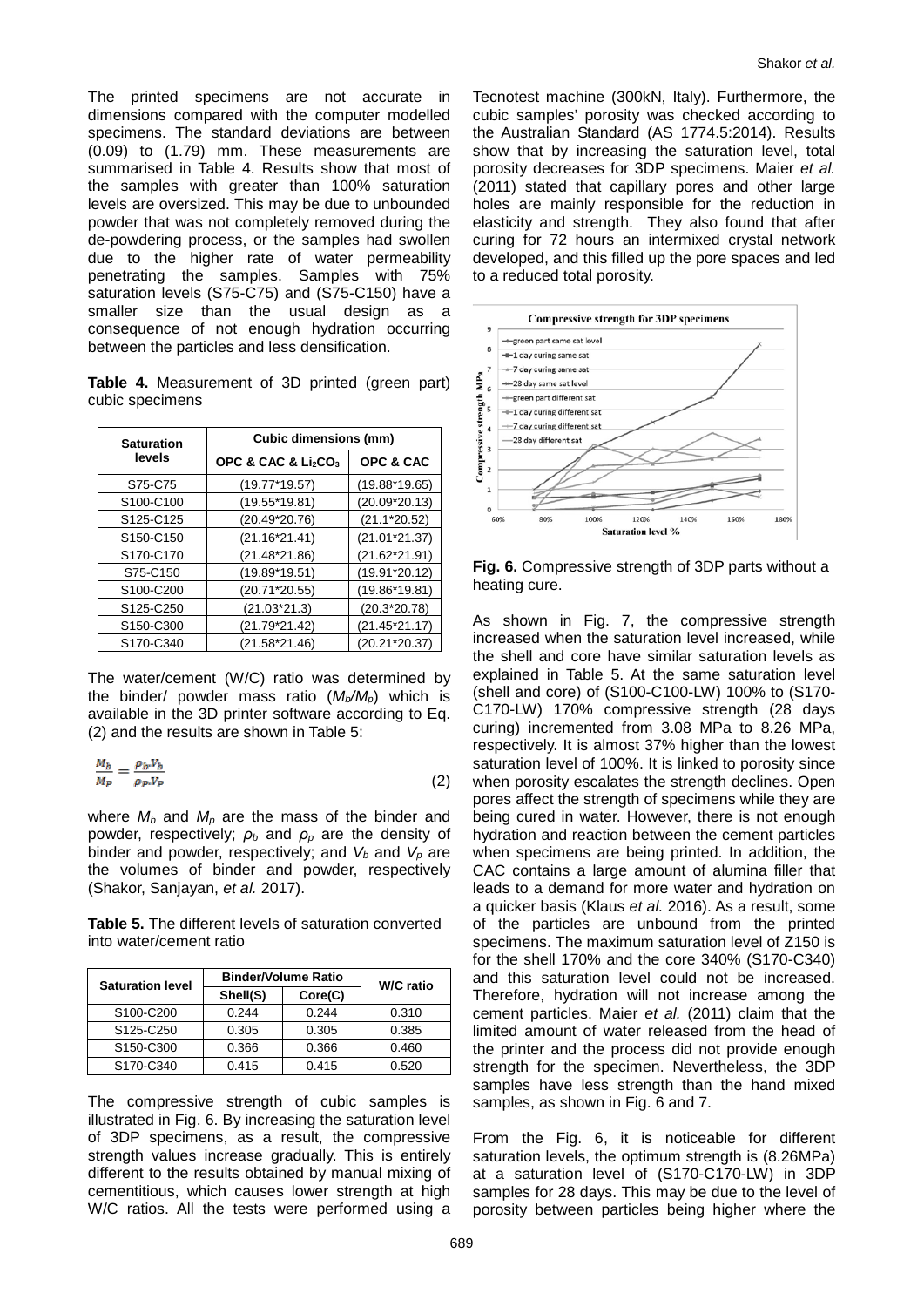#### ICDCS2018: MID07

saturation level is low. It is slightly different with other saturation levels. As shown in Fig. 7, lower water ratios for hand mixed samples result in higher strength. The tests have been applied for all categories of different saturation levels after finding the ratio of saturation levels is converted to the water/cement ratio.





As illustrated in Fig. 7 at saturation level S100-C200 in 3DP which is equal to W/C 0.31, the highest compressive strength can be obtained (19.05MPa). According to (Feng, Meng, Chen, *et al.* 2015) 3DP directions has an impact on compressive strength when printing samples in different directions. They contend that the speed of the printer in X-direction is faster than other directions. Further, the time of printing adjacent layers at the Y-direction is shorter than printing adjacent layers in the Z-direction. The level of bond between two parts of the particles is thereby higher in a shorter print time, resulting in higher strength in a continuous strip rather than the strip in between. As shown in Fig. 8, in this study the load is parallel to the Z-direction when this load is applied, cracks pass through the interior strip (i.e. vertical) direction. 3DP cubes also find the lateral sides get spalled and ruptures occur due to crushing.



**Fig. 8.** Diagonal crack inside the Z-powder specimen (50×50) mm.

After curing in water, part of the samples is dried in the oven. The highest compressive strength was recorded (14.68±0.43 MPa). This was compared to other recorded samples that were cured without drying at high temperature was (4.81±0.86 MPa). These are explained in more detail in Fig. 9. The 3DP sample (S170C340-SH) had the highest result in compressive strength when cured for 28 days in water and then dried for about one hour at (40°C) in the furnace. The tests were conducted in the laboratory with samples which were dried in the furnace (Vtech, XU 225) at 40°C for approximately one hour and then left to cool to room temperature. Goto & Roy (1981) claimed that Tricalcium Silicate (C3S) becomes larger in size at high cured temperature than cured at a lower temperature in an early age. Fig. 10 showed that the flexural strength the X-direction had the highest strength (approximately 6.21MPa) due to the fact of less number in layers to construct in this direction compared to the other directions (axes).



**Fig. 9.** Compressive strength of mortar mix 3DP materials after dried in an oven for S170C340



**Fig. 10.** Flexural strength of cementitious prism in different directions (X, Y, and Z) and saturation levels for 170% and 100% saturation levels

According to Farzadi *et al.* (2014), the layer thickness and printing orientation affect the optimal conditions of the maximum green strength and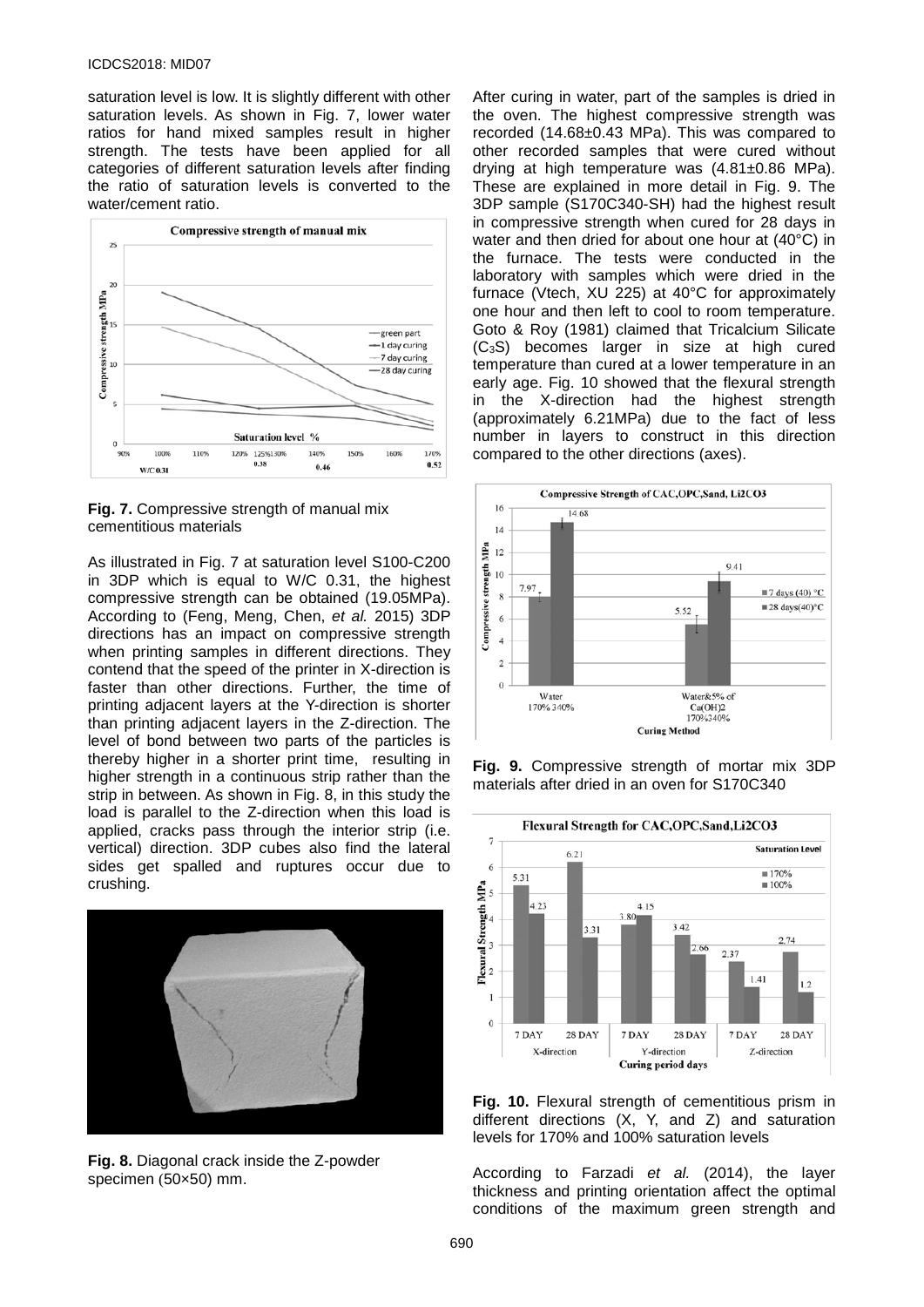dimensional accuracy. They claimed that printing in the X-direction was the most notable orientation for constructing a 3D model. This was due to the acceptable coincidences between the layers in this direction where the movement is parallel to the printer head. Furthermore, Castilho *et al.* (2011) stated that the 3DP scaffold stiffness decreases when the number of elementary units (layers) increases. The samples with the lowest porosity between the particles and adjacent layers allowed for better bonds to create a form at the ideal time. Another study suggests that the best results for the 3DP sample can be achieved (with respect to either the flexural or compressive strength) with a proper thickness of approximately 0.1mm (Vaezi & Chua 2011). In the present study, a similar thickness was applied. Vaezi & Chau's experimental work has found that, with the same printing layer thickness, increasing the binder saturation level from 90% to 125% increases the sample's flexural and tensile strengths. It also reduces the surface consistency and dimensional accuracy, which is proved similar outcomes in this presented study. To evaluate the flexural strength of printed specimens, manually mixed samples were arranged with the same dimensions and compacted well by shake table. It was noted that flexural strength at a saturation level of (S125C250) was recorded as the highest result approximately 9.77 MPa (see Fig. 11). Therefore, the manually mixed outcomes were higher than the 3D printed samples, due to good vibration in the normal mix. The specimens were produced in accordance with printer constraints, similar to those of (Feng, Meng & Zhang 2015) who conducted their samples in a similar way.



**Fig. 11.** Flexural strength for manual mortar mix materials for saturation levels S125C250& S170C340

Figure 4 illustrates the outcome of porosity of 3D printed samples at different and similar saturation levels when using lithium carbonate and without lithium carbonate. The lowest level of porosity was recorded at the different saturation levels of samples at S170-C340-LW. It is Illustrated in Fig. 12 which is the test performed using Scanning Electronic Microscope (SEM). Therefore, it exhibits the porosity

between particles of the printed specimen. Plate-like large crystal growths occurred which have some other unreacted particles on the surface of the specimens. Moreover, it can be seen that there are deep holes and incohesive particles on SEM Fig. 12. It is evident that hydration was not completed between the cement particles.



**Fig. 12.** SEM image of 3D printed samples, (10 µm).

The 3D profiling assisted to detect the porosity of specimens. As shown in Fig. 14, the different saturation levels of specimens with different magnifications were tested to explore the porosity and surface roughness of the samples.The test employed technique 3D profile Veeco (Dektak) with the following magnifications: 2.5x and 50x. The clear porosity and haphazard surface shape of the 3Dprinted specimens are visible in Fig. 15. The samples on the same spot were tested in the side layer (Z-direction, the vertical direction in 3DP) for the green part and in water cured samples, Fig. 13. However, after 7 days the in water cured samples were examined by the 3D profile and it showed pit (porous holes) on their surface area. The topographical shape of height distributions changed dramatically. It shows the value of skewness (*Ssk*) after curing and most samples have positive signs, which mean many high spikes appeared on the surface. The (*Ssk*) parameter correlated with load bearings and porosity. According to Petzing *et al.* (2010) the *Ssk* is zero when the height distribution has a symmetrical surface. This is validated by the centre line for symmetrical and unsymmetrical purposes. So the direction of skew is differentiated above the mean line (negative skew) or below the mean line (positive skew). Figures 14 and 15 show that the samples released and left many particles. Therefore, pit (porous holes) clearly appeared on the surface of cured samples in water.

Generally, the 3DP process is complex and many studies continue to focus on different materials formulation. In general, the powder consisted of; CAC passing sieve 150 µm and OPC does not achieve enough strength in 3DP specimens. One of the reasons for this may be the water (binder) of the printer is not quite enough to hydrate all particles of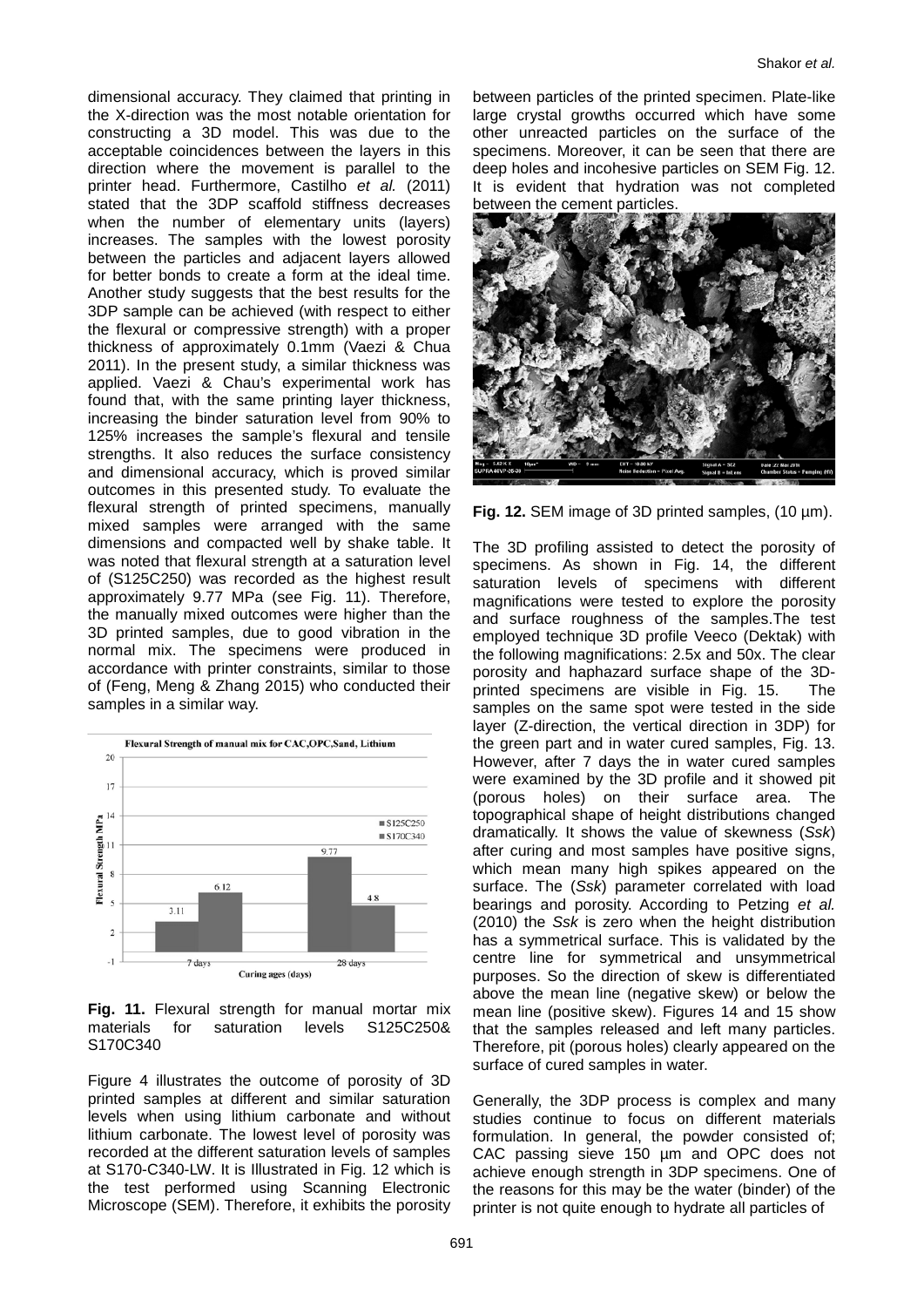

**Fig. 13.** Printed cube and prism via inkjet printer (3D Zprinter ®150) (dimensions are in mm)



**Fig. 14.** Some 3D profiling image for 3D printed samples (green part)

the material. The morphology of the particles and presence of interparticle pores could be another reason. The fine particles of cement may provide an additional reason, and according to (Kirchberg *et al.* 2011) fine particles increase the contact angle and reduce the powder's wettability. Moreover, the binder was also not pure water, as it included about 5~10% of polyvinyl alcohol or glycerol (humectant) or methanol (20% volume of binder). The research of Sun *et al.* (2013) used nozzles of 30 Micron to print the layers of ink on the glass to control the ink solidification, and it used solvent materials in water (boiling point  $100^{\circ}$ C) evaporation during the printing



#### **Fig. 15.** Some 3D profiling image for 3D printed samples (after 7days curing).

process to induce partial solidification, while ethylene glycol (b.p. 197.3°C) and glycerol (b.p.  $290^{\circ}$ C) acted as humectants. That humectant is not suitable for use as a mixed water-based binder because it reduces the compressive strength of cementitious materials.

#### **3.2 Durability of the 3DP specimens**

In general, durability is the ability of materials to resist the different environments for long period without significant deterioration. For the concrete durability is dependent on five major factors including; curing, compaction, cement content, permeability and cover. These factors are discussed in more details in the following sections.

The curing or post-processing plays a major role in the durability of the printed specimens. Moreover, the curing process for the ordinary concrete is commonly keeping concrete in a moist environment or into the water. However, for the 3D printed specimens, we use different methods such as keeping in water only or curing in water for 28 days and then dried at 40°C in an oven for an hour. The results of these experiments are explained in the results and discussion (material composition) section, which shows the main enhancement in the mechanical properties when it has been dried in the oven. Consequently, the compressive strength increases twice than the normal curing specimens.

In addition, a proper compaction in the concrete or vibration increases the density and durability of the concrete. This function is unattainable in the 3DP application which is only spread the powder by a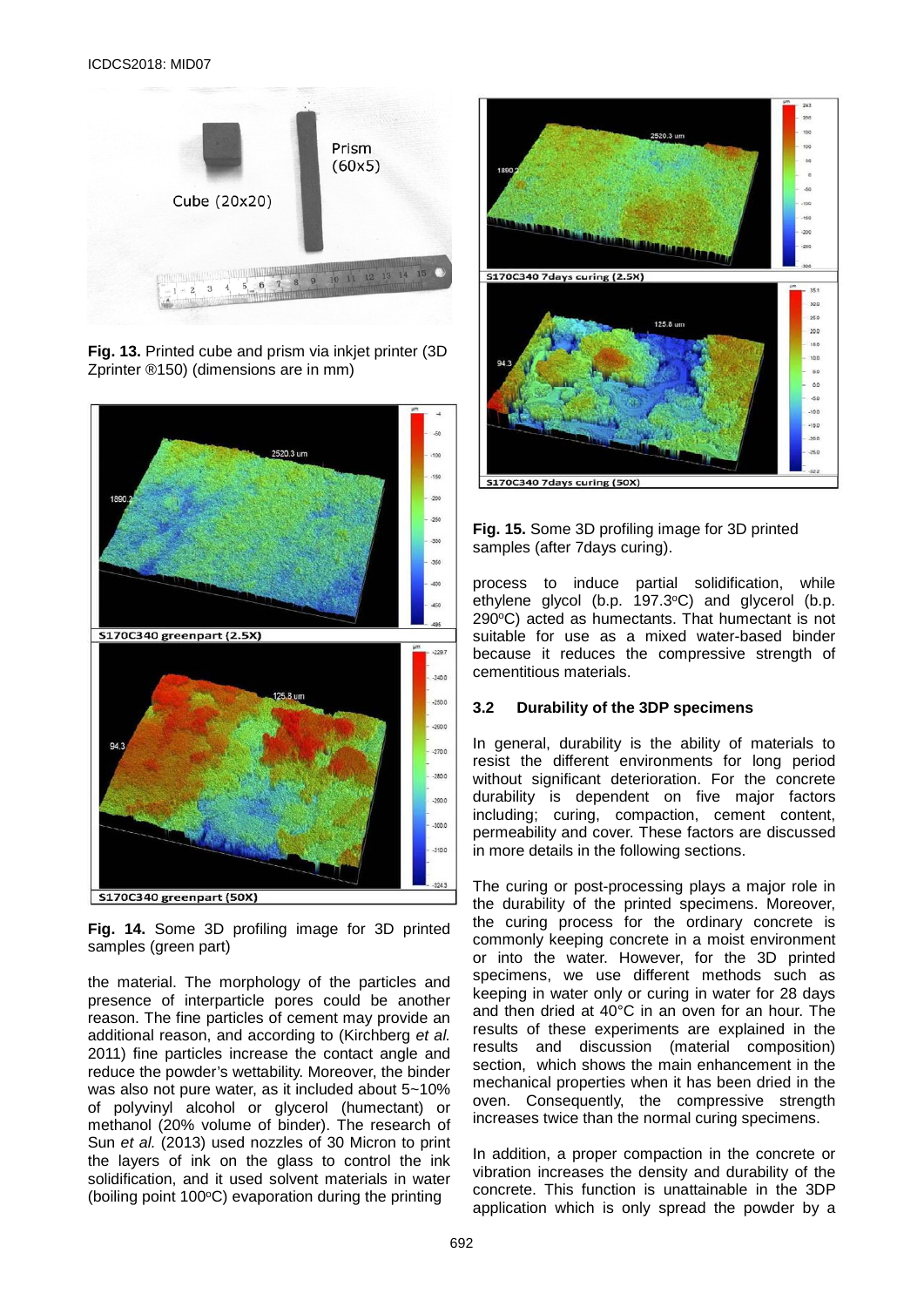roller. The spreading powder by the roller has a slight compaction on the bedded powder, this<br>process is called in-process bed powder called in-process bed powder preparation(Zhou *et al.* 2014). The density of the 3DP cementitious mortar has been measured. It has been observed which has a lesser density than the normal concrete due to lack of vibration and high porosity among particles. The density of the 3DP part is  $1764 \pm 60$  kg/m<sup>3</sup>, see Table (6), as it is noticeable normal concrete has density 2400 kg/m3.

**Table 6.** Detailed measurement of the printed specimens for the different saturation levels (S170C340)

| Curing<br>Sample<br>conditio<br>descrip<br>tion<br>n | Dimensions (mm)           |                    | Weight (gram)      |        |            |
|------------------------------------------------------|---------------------------|--------------------|--------------------|--------|------------|
|                                                      |                           | 7 days             | 28 days            | 7 days | 28<br>days |
| S <sub>170</sub><br>C340                             | Water(4<br>$0^{\circ}$ C) | (20.94X)<br>20.64) | (21.53 X)<br>22.07 | 15.85  | 16.5<br>5  |

Another factor which affects the durability is the cement content. The comprised materials of the printed structure are contained a high amount of cement and a limited amount of sand (5% of cement weight). The mechanism of building the printed specimens is totally different compared to the ordinary concrete. The nozzles of the printer are locating specific areas to drop water droplet on the bedded powder. Thus, the entire part of the printed specimen could not be able to be saturated sufficiently. Furthermore, the mechanical properties of the 3DP specimens have weaker properties comparing to the normal concrete. This needs an extra investigation to improve the 3DP specimens to obtain higher mechanical properties.

The permeability is another factor which should be considered into account for the 3DP specimens. This topic is linked to the porosity of the specimens which has been explained in the section of (Preparation of the specimens). Minimum porosity level for the 3DP specimens is about 62% which means that the printed specimen has a permeable medium. As a result, the post-processing has a major influence on improving the 3DP permeability. The curing process in 3DP has a different technique which depends on the type of materials. For instance, for the Zpowder samples usually we use infiltration for the curing purposes or we cure in an oven for few hours. Infiltration method consists of applying a specific resin on the printed part in order to provide higher strength and improve the mechanical properties. In addition, the Zcorp company provides several postprocessing products such as wax, resins, epoxy, etc. This production improves specific characterization of the specimens such as strength, durability, and colour vibrancy, see Fig. 16.

Figure 17 clearly shows the fluctuation of porosity versus compressive strength while increasing the w/c ratio, the compressive strength increases slightly as well. On the other hand, when porosity reduced, the compressive strength has been increased slightly which is the rational result. Having a high rate of porosity makes the concrete strength weaker.



**Fig. 16.** 3DP specimens are cured by different agents

strength



**Fig. 17.** Schematic illustration of porosity vs. compressive strength

Generally, 3DP specimens do not observe any shrinkage cracks in the specimens. To better understanding, further work needs to be done to check the microcracks inside the samples. Morphology of the 3DP specimens has been studied for the purpose of obtaining particle size observation. Fig. 18 showed the morphology of the powders before printing, it displayed that the cementitious powder has arrangement compare to the Zpowder. Therefore, both powders would have a different percentage of porosity and different microstructure composition.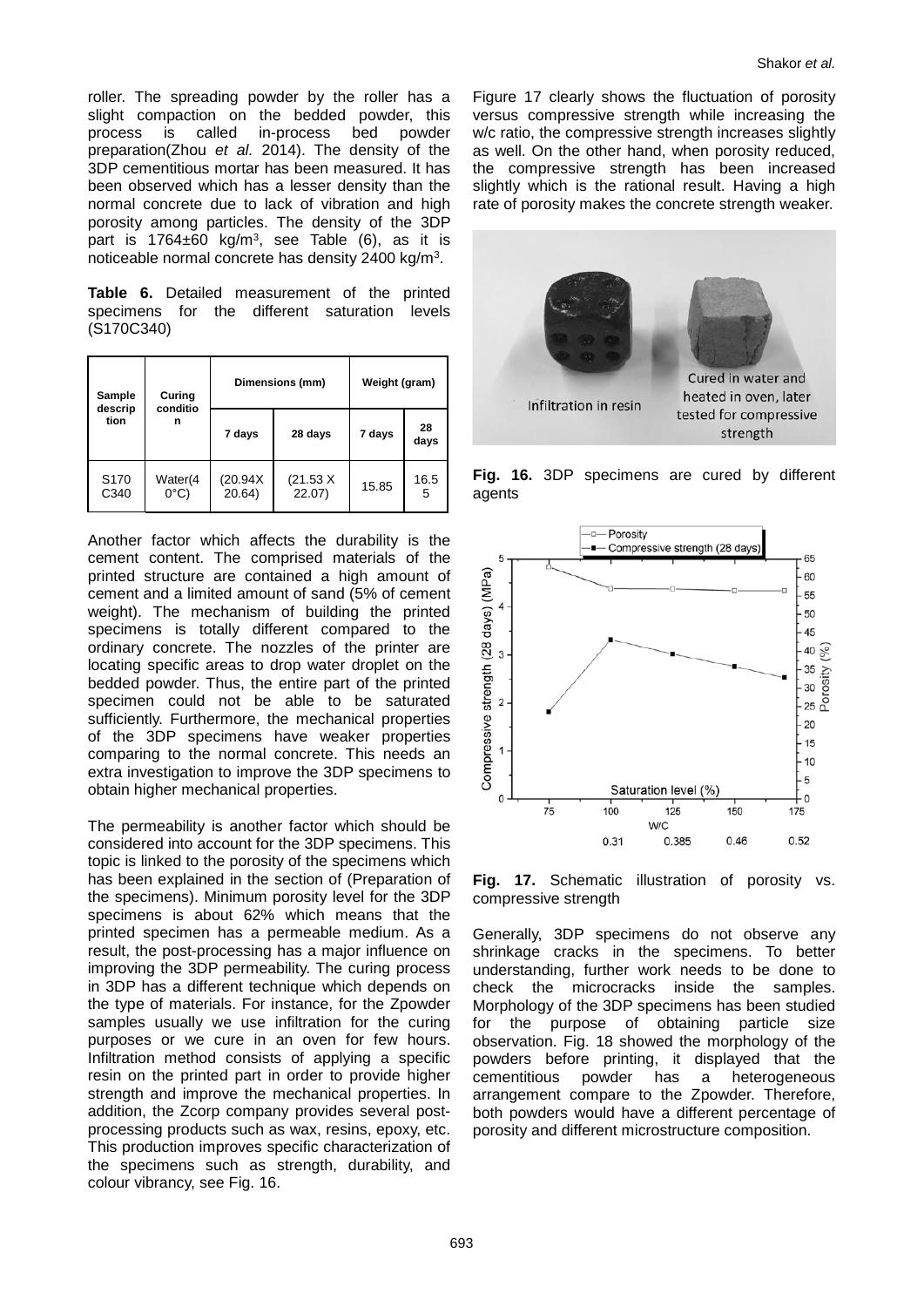

**Fig. 18.** Morphology of cementitious powder and Zpowder

# **4.0 CONCLUSIONS**

An approach has been developed to use a new material instead of the Z-powder 3DP (Z-corp 150). Lately, 3DP has been used for a variety of purposes so in this paper 3D printing was applied specifically targeting civil engineering applications. The study was implemented on Z-Corp 150 with the Z-printer powder replaced with equivalent powder blend that has similar properties. The results indicated that increasing the saturation levels, resulted in increased compressive strength when the shell and core of samples had the same saturation level, i.e. 100% saturation level (S100-C100). The maximum saturation level of 170% recorded the highest compressive strength. While in different saturation levels of shell and core (e.g. core being twice as saturated as the shell), in this saturation level the optimum compressive strength is at S150-C300. Moreover, it is generally agreed that porosity influences the compressive strength of cementitious materials, with more pores meaning there is less toughness. In addition, cubic specimens for manual mix design (hand mix) exhibit different properties. Thus, by increasing the water/cement ratio, the strength of cement will reduce. The reverse will also be the case for the 3DP, the high saturated liquid will obtain high mechanical strength. Different structures could be produced using these types of cementitious (CAC&OPC) materials. The 3DP could also print in different angles and directions so that the mechanical strength and amount of porosity of the printed specimen could be optimised in the design phase, and thus potentially reduced dramatically. Furthermore, the durability of the printed element has been conducted briefly in the presented study.

Obtaining reasonable strength in this study for some specimens could bring about the production of large structural elements. This study also describes the influence of various parameters and how they can affect the quality of the sample. Moreover, the study presented some experiments on producing a higher compressive strength when curing in a furnace while using the CAC & OPC powder. The compressive strength under different curing conditions and drying at high temperatures was also discussed.

#### **Acknowledgement**

The author's are greatful to the Centre for<br>Sustainable Infrastructure at the Swinburne [Sustainable Infrastructure](http://www.swinburne.edu.au/science-engineering-technology/csi/) at University of Technology for their technical support.

#### **References**

- 3DSystems 2012, ' ZPrinter 150 / ZPrinter 250 Overview'.
- Asadi-Eydivand, M., Solati-Hashjin, M., Farzad, A. & Abu Osman, N.A. 2016, 'Effect of technical parameters on porous structure and strength of 3D printed calcium sulfate prototypes', *Robotics and Computer-Integrated Manufacturing*, vol. 37, pp. 57-67.
- Buswell, R.A., Soar, R., Gibb, A.G. & Thorpe, A. 2007, 'Freeform construction: mega-scale rapid manufacturing for construction', *Automation in construction*, vol. 16, no. 2, pp. 224-31.
- Castaneda, E., Lauret, B., Lirola, J. & Ovando, G. 2015, 'Free-form architectural envelopes: Digital processes opportunities of industrial production at a reasonable price', *Journal of Facade Design and Engineering*, vol. 3, no. 1, pp. 1-13.
- Castilho, M., Pires, I., Gouveia, B. & Rodrigues, J. 2011, 'Structural evaluation of scaffolds prototypes produced by three-dimensional printing', *The International Journal of Advanced Manufacturing Technology*, vol. 56, no. 5-8, pp. 561-9.
- Farzadi, A., Solati-Hashjin, M., Asadi-Eydivand, M. & Abu Osman, N.A. 2014, 'Effect of layer thickness and printing orientation on mechanical properties and dimensional accuracy of 3D printed porous samples for bone tissue engineering', *PLoS One*, vol. 9, no. 9, p. e108252.
- Farzadi, A., Waran, V., Solati-Hashjin, M., Rahman, Z.A.A., Asadi, M. & Osman, N.A.A. 2015, 'Effect of layer printing delay on mechanical properties and dimensional accuracy of 3D printed porous prototypes in bone tissue engineering', *Ceramics International*, vol. 41, no. 7, pp. 8320-30.
- Feng, P., Meng, X., Chen, J.-F. & Ye, L. 2015, 'Mechanical properties of structures 3D printed with cementitious powders', *Construction and Building Materials*, vol. 93, pp. 486-97.
- Feng, P., Meng, X. & Zhang, H. 2015a, 'Mechanical behavior of FRP sheets reinforced 3D elements printed with cementitious materials', *Composite Structures*, vol. 134, pp. 331-42.
- Goto, S. & Roy, D.M. 1981, 'The effect of w/c ratio and curing temperature on the permeability of hardened cement paste', *Cement and Concrete Research*, vol. 11, no. 4, pp. 575-9.
- Kirchberg, S., Abdin, Y. & Ziegmann, G. 2011, 'Influence of particle shape and size on the wetting behavior of soft magnetic micropowders', *Powder Technology*, vol. 207, no. 1–3, pp. 311-7.
- Klaus, S.R., Neubauer, J. & Goetz-Neunhoeffer, F. 2016, 'Influence of the specific surface area of alumina fillers on CAC hydration kinetics', *Advances in Cement Research*, vol. 28, no. 1, pp. 62-70.